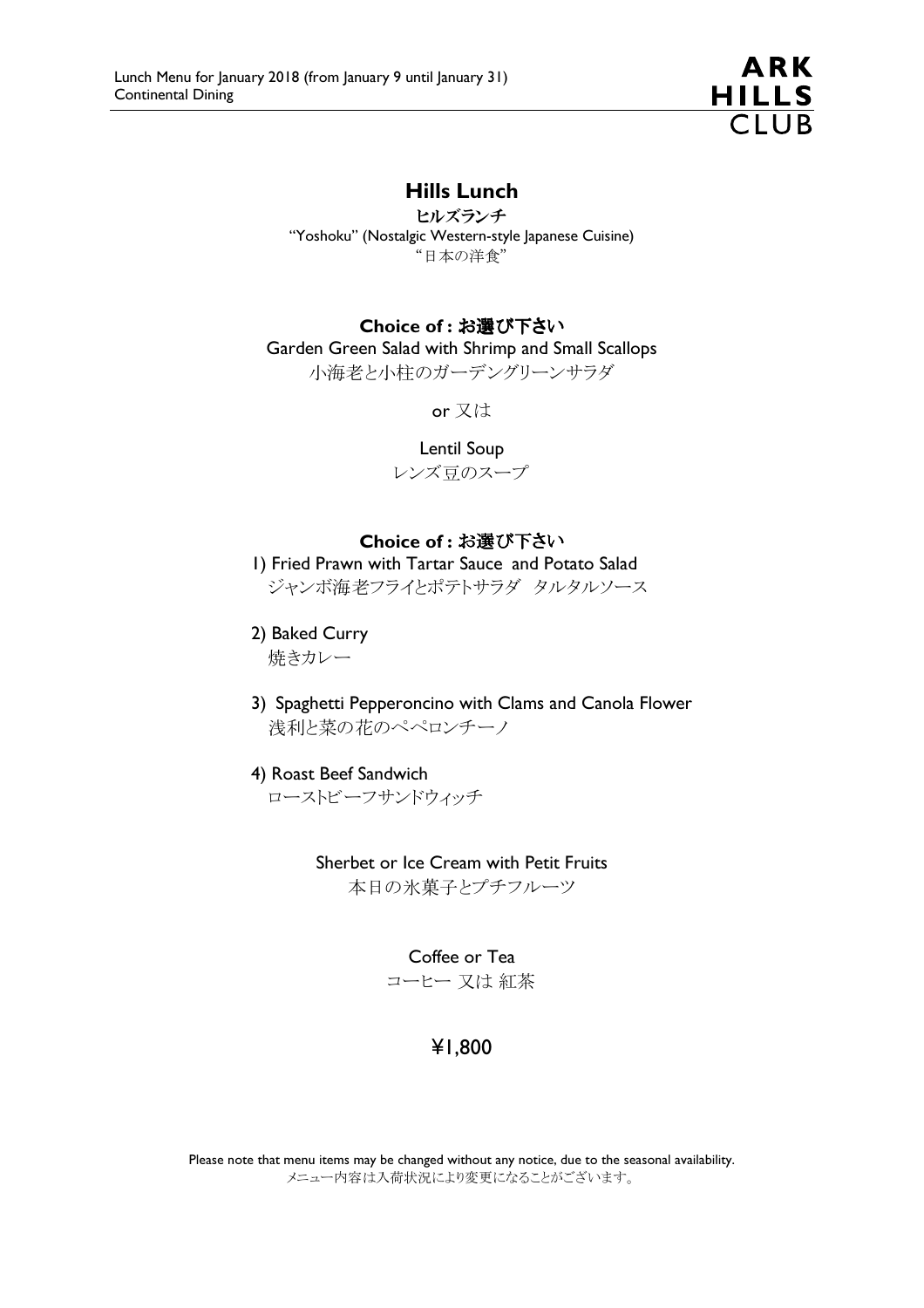**ARK** HILLS<br>CLUB

Bistro Menu ビストロメニュー

Assorted Appetizers オードブルヴァリエ(前菜盛り合わせ)

### Choice of : お選び下さい

Fish of the Day, Chef's Recommendation 本日の魚料理

or 又は

Bistro Dish of the Day, Chef's Recommendation 日替わりビストロ料理

> Dessert of the Day 本日のデザート

> Coffee or Tea コーヒー 又は 紅茶

> > ¥2,800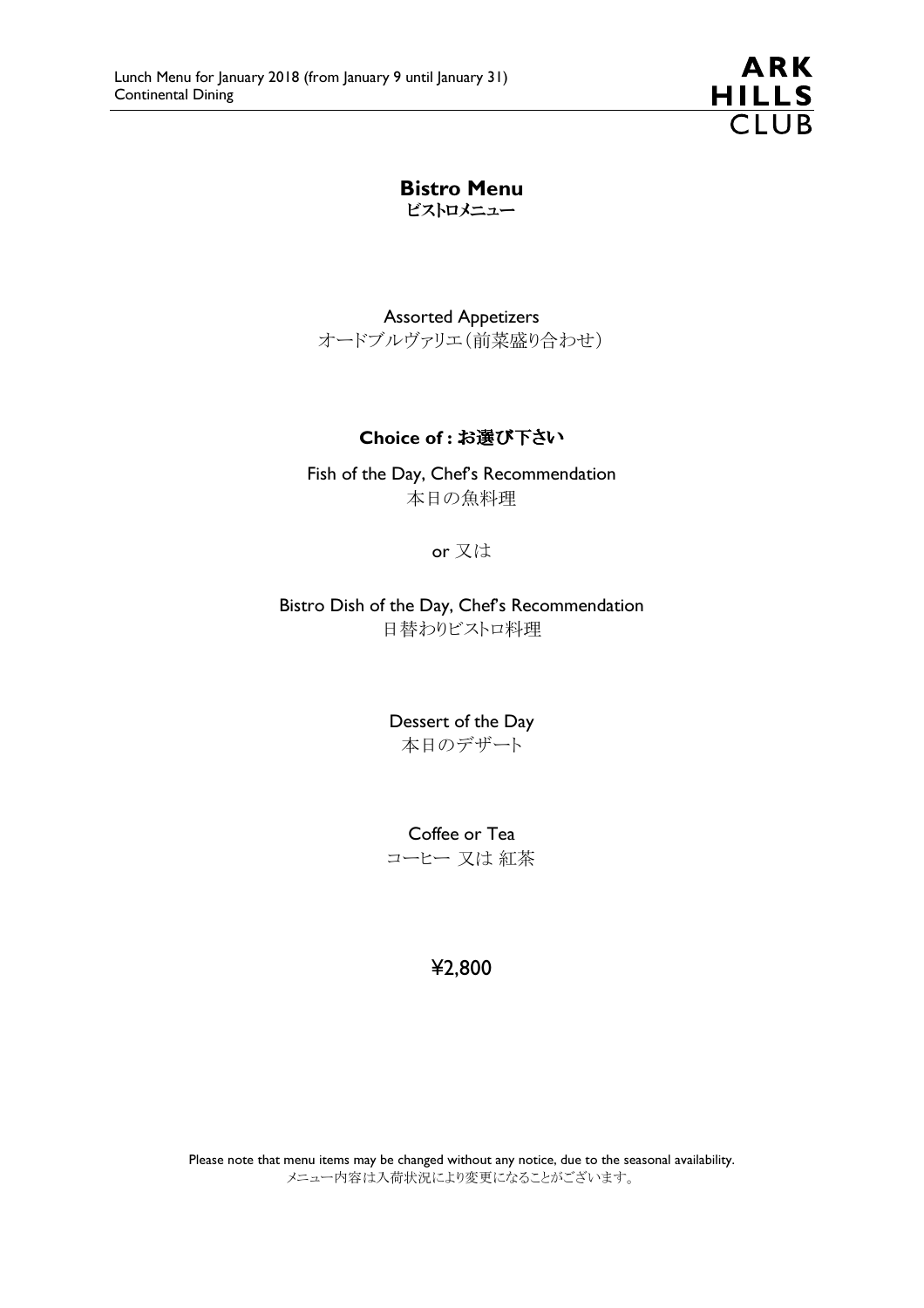ARK <u>HILLS</u>  $CIIIR$ 

# Menu Minceur

マンスール

動物性脂質、塩分の使用を控えたメニューです。 Special Menu with a Minimum Amount of Salt and Fat

Cod Milt, Canola Flower, and Fruit Tomato Salad "Ponzu" and Olive Oil Dressing 白子と菜の花とフルーツトマトのサラダ仕立て ポンズ風味のオリーブオイルソース

> Lentil Soup レンズ豆のスープ

#### Choice of: お選び下さい

Roasted Sea Bream and Grilled Prawns with Basil and Tomato Sauce Turnip with Braised Octopus 真鯛と天使海老のロースト バジルとトマトのソース 蛸の煮込みを詰めたカブ添え

or 又は

Pan-fried Veal with Rosemary Sauce Braised Endives and Kyoto Carrots 仔牛のポワレ ローズマリーソース アンディーブのブレゼと京人参のグラッセ添え

> Dessert of the Day 本日のデザート

> Coffee or Tea コーヒー 又は 紅茶

## ¥3,800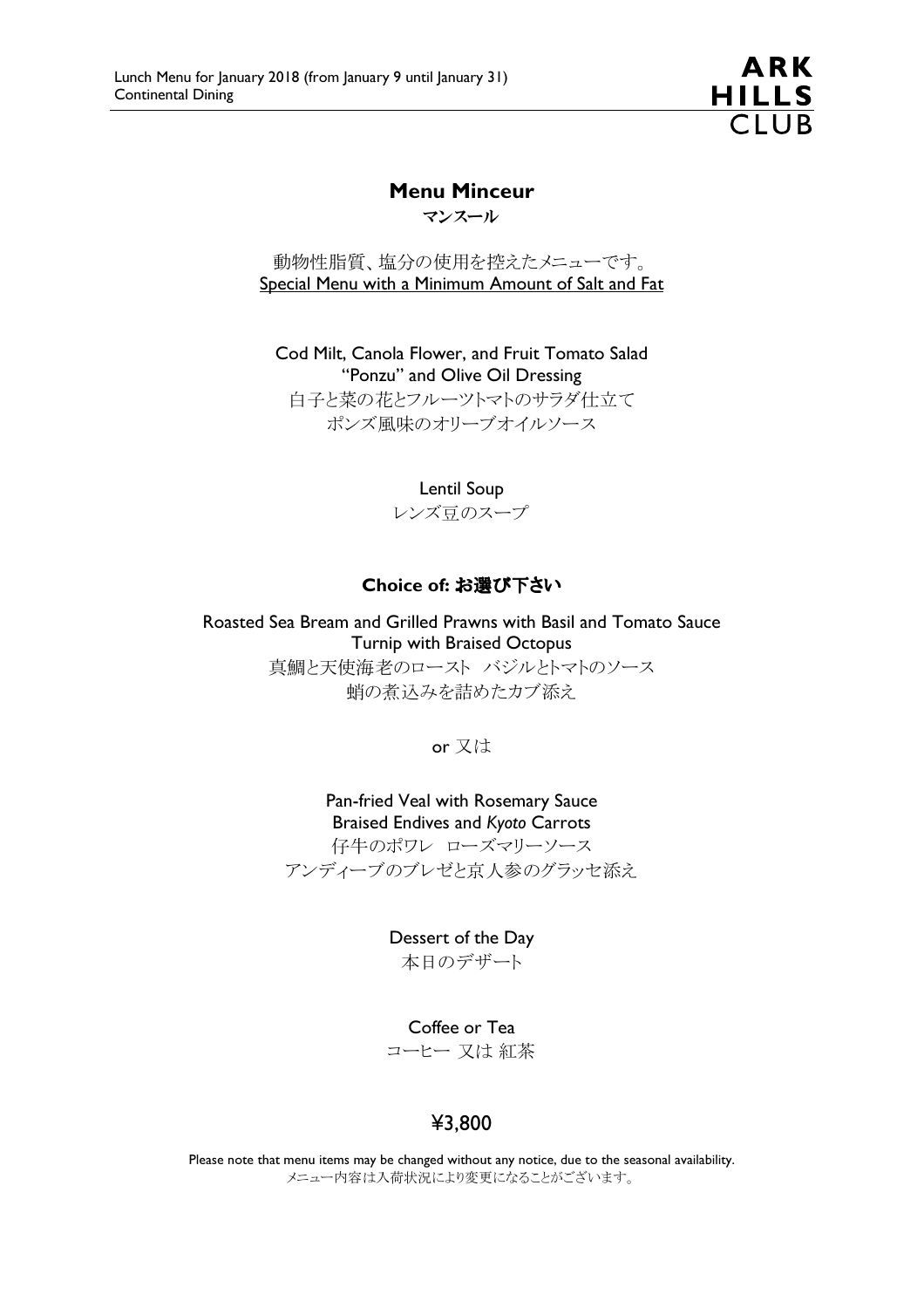**ARK** HILLS<br>CLUB

Chef's Lunch シェフズランチ

Norwegian Salmon Rillettes with Crispy Parmesan Cheese and Green Salad ノルウェー産サーモンのリエット

クリスピーパルメザンチーズとグリーンサラダ添え

Pan-fried Rockfish with Brawn Sauce Sautéed Chinese Flat Cabbage 笠子のポアレ 焦がしバターソース 摺菜のソテーと共に

Pan-fried Australian Beef Sirloin with "Hachou Miso" and Madera Wine Sauce Mustard Potato Puree and Canola Flower

オーストラリア産牛サーロインステーキ 八丁味噌マデラソース マスタード風味のポテトピューレと菜の花添え

> Dessert of the Day 本日のデザート

> Coffee or Tea コーヒー 又は 紅茶

# ¥5,000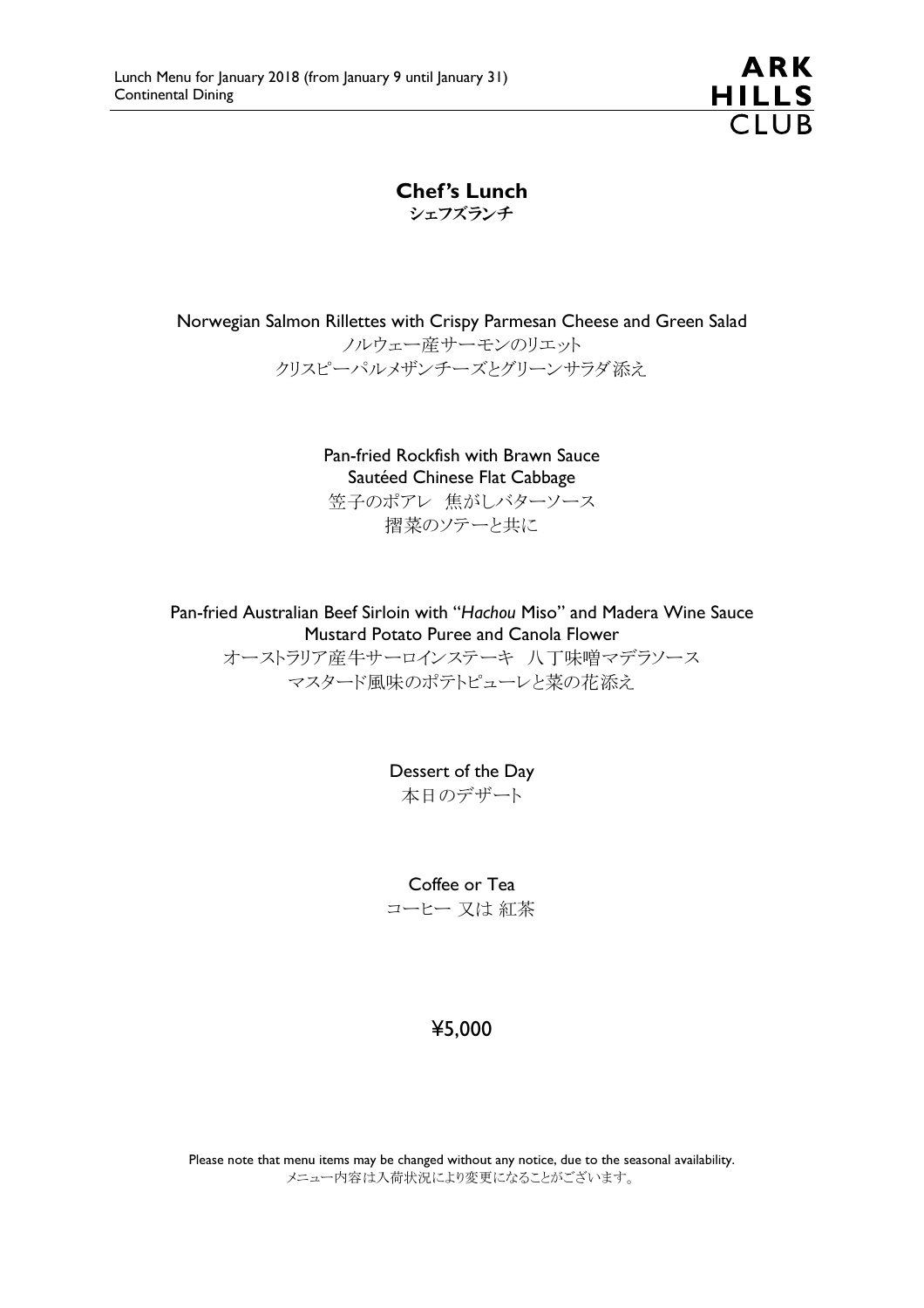

Hitachi Beef Steak Lunch

常陸牛ステーキランチ

Norwegian Salmon Rillettes with Crispy Parmesan Cheese and Green Salad

ノルウェー産サーモンのリエット クリスピーパルメザンチーズとグリーンサラダ添え

Clam Chowder 浅利と白菜のボストン風クラムチャウダー

Pan-fried Hitachi Beef Fillet with Red Wine Sauce Lotus Root Gratin and Braised Brussels Sprouts 常陸牛フィレ肉のステーキ 赤ワインソース レンコンのグラタンと芽キャベツのブレゼと共に

> Dessert of the Day 本日のデザート

> Coffee or Tea コーヒー 又は 紅茶

> > ¥8,000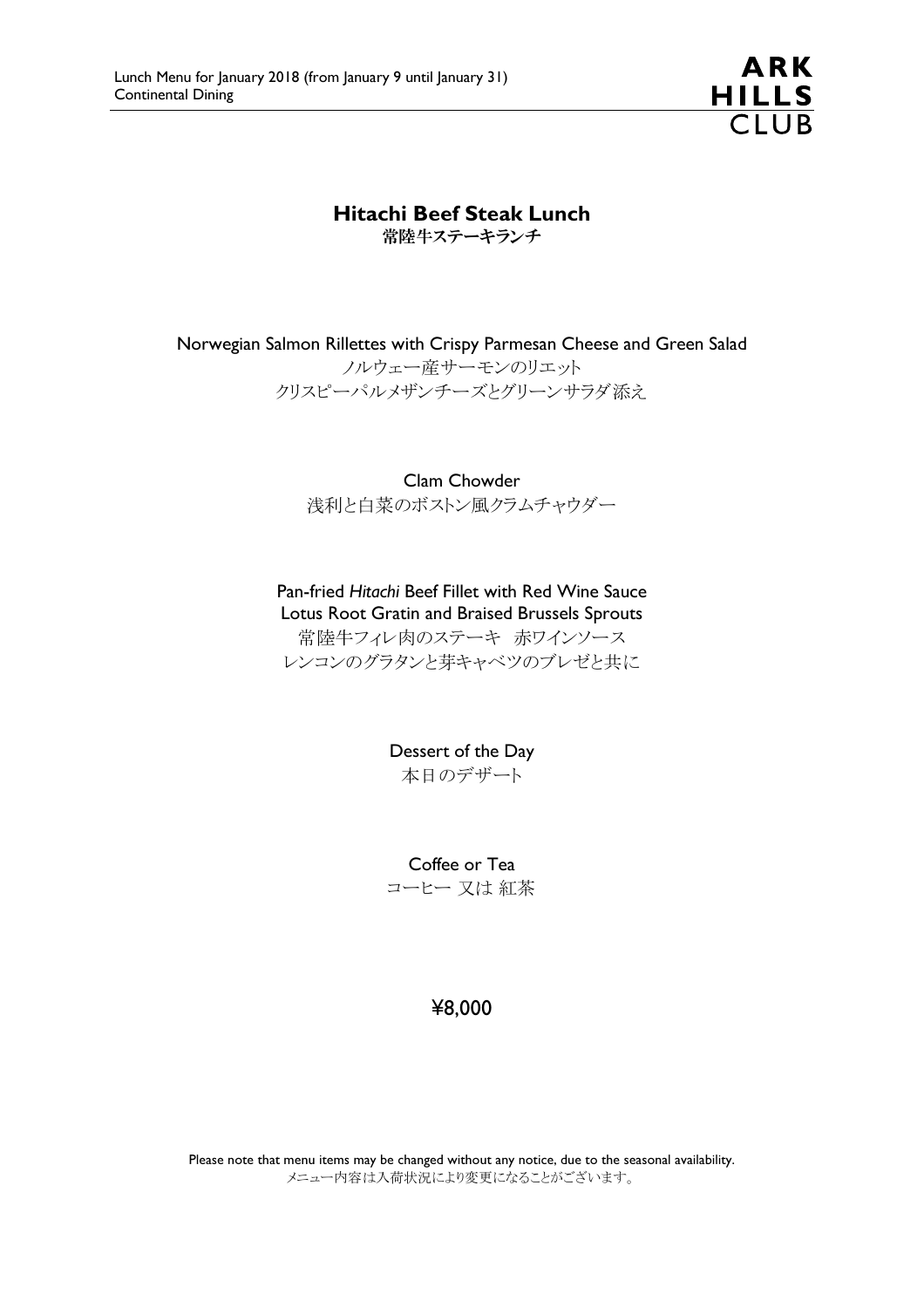ARK **HILLS**  $\overline{C}$ 

\*Lunch with a complimentary drink (soft drink) and For groups of four people or more, a lunch menu for one person will be free. ソフトドリンク1杯と、4名様以上でご利用の場合はお一人様分を無料に

## Special Lunch Menu for New Year Season 新春感謝プラン ランチメニュー

Garden Green Salad with Shrimp and Small Scallops 小海老と小柱のガーデングリーンサラダ

> Lentil Soup レンズ豆のスープ

## Choice of: お選び下さい

Roasted Sea Bream and Grilled Prawns with Basil and Tomato Sauce Turnip with Braised Octopus 真鯛と天使海老のロースト バジルとトマトのソース 蛸の煮込みを詰めたカブ添え

or 又は

Pan-fried Veal with Rosemary Sauce Braised Endives and Kyoto Carrots 仔牛のポワレ ローズマリーソース

アンディーブのブレゼと京人参のグラッセ添え

Dessert of the Day 本日のデザート

Coffee or Tea

コーヒー 又は 紅茶

# ¥3,300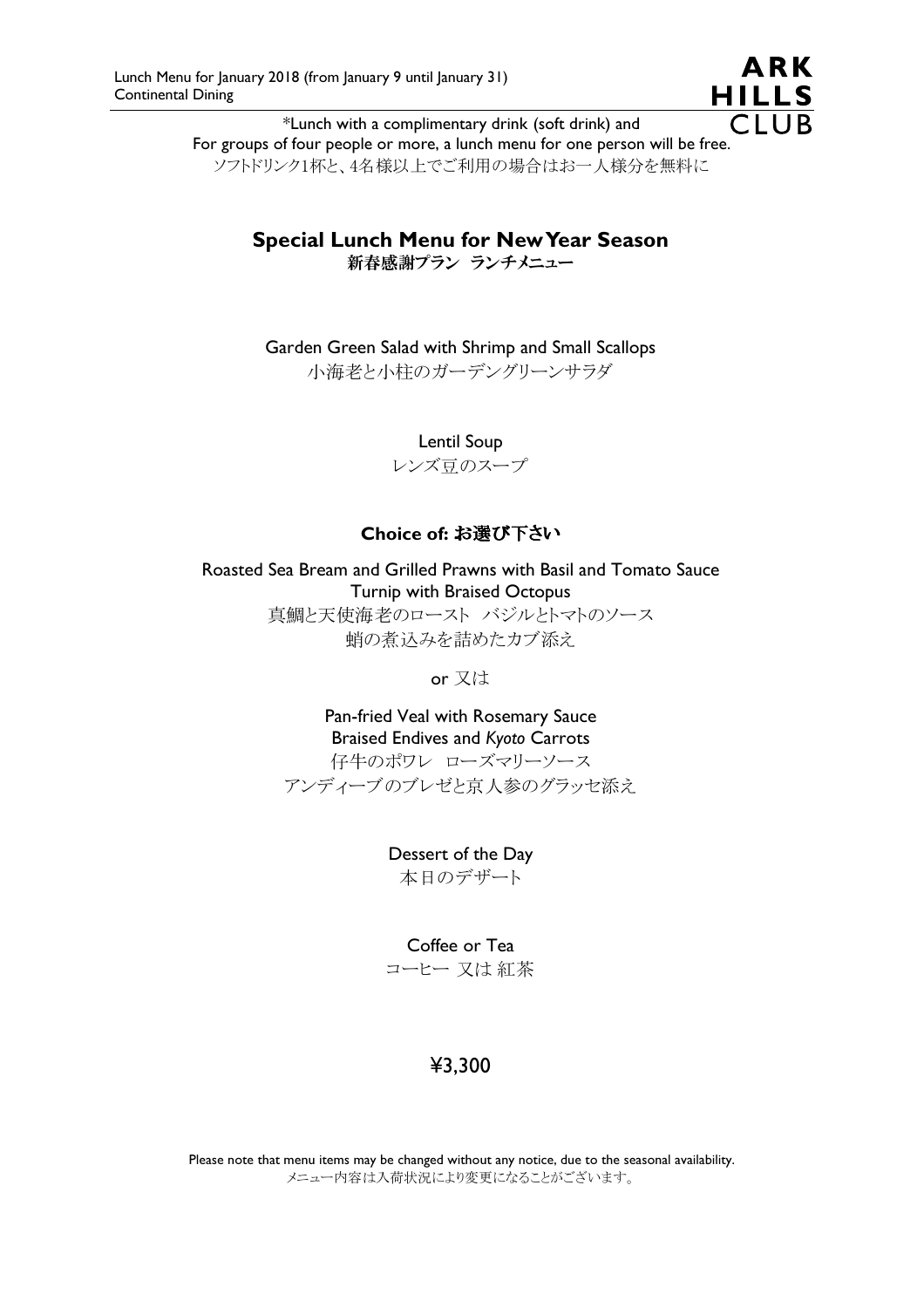Continental Dining "Ladies Lunch" コンチネンタルダイニング レディースランチ

available from January 1 until 9 January 31, 2018 2018年1月8日 ~ 2018年1月31日

**ARK** HILLS<br>CLUB

| *Please note that reservations for the following menu are required at least three days in advance.<br>3日前までのご予約をお願い致します。 |
|--------------------------------------------------------------------------------------------------------------------------|
| Ladies Lunch                                                                                                             |
| レディースランチ                                                                                                                 |
|                                                                                                                          |
|                                                                                                                          |
| Aperitif or Soft Drink                                                                                                   |
| お好みの食前酒またはソフトドリンクとご一緒に                                                                                                   |
|                                                                                                                          |
| Cod Milt, Canola Flower, and Fruit Tomato Salad                                                                          |
| "Ponzu" and Olive Oil Dressing                                                                                           |
| 白子と菜の花とフルーツトマトのサラダ仕立て ポンズ風味オリーブオイルソース                                                                                    |
|                                                                                                                          |
|                                                                                                                          |
| Lentil Soup                                                                                                              |
| レンズ豆のスープ                                                                                                                 |
|                                                                                                                          |
| Roasted Sea Bream and Grilled Prawns with Basil and Tomato Sauce                                                         |
| <b>Turnip with Braised Octopus</b>                                                                                       |
| 真鯛と天使海老のロースト バジルとトマトのソース                                                                                                 |
| 蛸の煮込みを詰めたカブ添え                                                                                                            |
|                                                                                                                          |
| Pan-fried Veal with Rosemary Sauce                                                                                       |
| <b>Braised Endives and Kyoto Carrots</b>                                                                                 |
| 仔牛のポワレ ローズマリーソース                                                                                                         |
| アンディーブのブレゼと京人参のグラッセ添え                                                                                                    |
|                                                                                                                          |
|                                                                                                                          |
| <b>Dessert Plate</b>                                                                                                     |
| デザートプレート                                                                                                                 |
| お好きなデザートをお選びください                                                                                                         |
|                                                                                                                          |
| Coffee, Tea or Herb Tea                                                                                                  |
| コーヒー 又は 紅茶 又は ハーブティー                                                                                                     |
|                                                                                                                          |
|                                                                                                                          |
| ¥5,000                                                                                                                   |
|                                                                                                                          |

メニュー内容は入荷状況により変更になることがございます。

 The price above includes 8% consumption tax and 10% service charge. 上記金額には消費税8%及びサービス料10%が含まれております。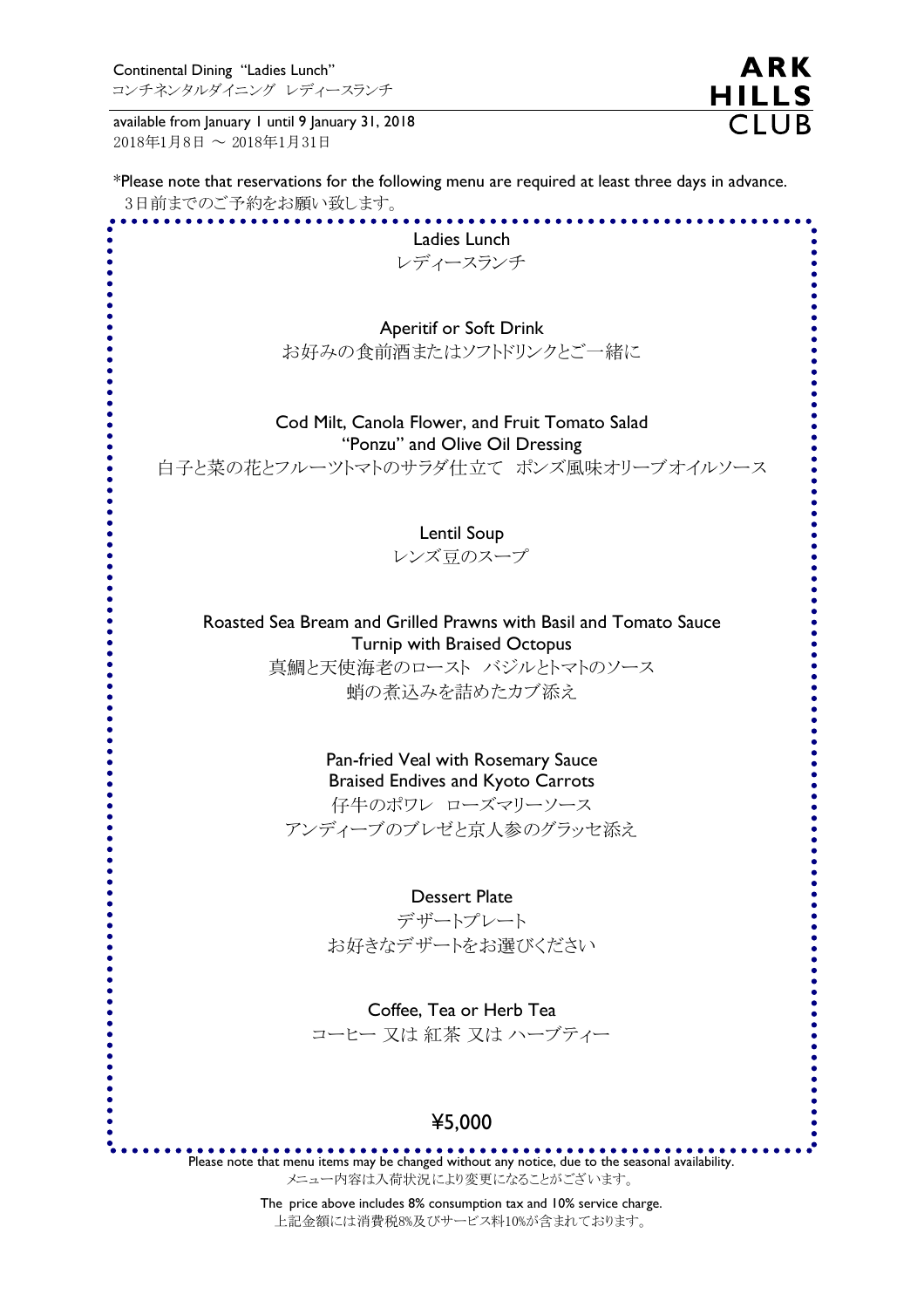### Appetizer

| <b>Classic Caesar Salad</b><br>クラシックシーザーサラダ                                                                                |       | ¥1,800 ¥1,200 |
|----------------------------------------------------------------------------------------------------------------------------|-------|---------------|
| Cod Milt, Canola Flower, Fruit Tomato Salad<br>"Ponzu" and Olive Oil Dressing<br>白子と菜の花とフルーツトマトのサラダ仕立て<br>ポンズ風味のオリーブオイルソース | 3,000 | 2,000         |
| Flounder and Japanese Chive wrapped in "Yuba"<br>White Sesame and Japanese Basil Sauce<br>カレイと浅葱の湯葉包み蒸し<br>大葉風味の白ゴマソース     | 3,000 | 2,000         |
| Norwegian Salmon Rillettes<br>Crispy Parmesan Cheese and Green Salad<br>ノルウェー産サーモンのリエット<br>クリスピーパルメザンチーズとグリーンサラダ添え         | 3000  | 2000          |
| Seafood wrapped in Part Brick, Lily Bulb Salad<br>海の幸のパートブリック焼き 彩り野菜と百合根のサラダ添え                                             | 4,000 | 2,600         |
| Ensemble of Lobster and White Asparagus<br><b>Broccoli Tartar Salad</b><br>オマール海老とホワイトアスパラガスのアンサンブル<br>ブロッコリーのタルタルサラダ添え    | 4,000 | 2,600         |
| Soup, Pasta                                                                                                                |       |               |
| Lentil Soup<br>レンズ豆のスープ                                                                                                    | 1,800 | 1,200         |

Consommé Soup 2,200 1,400 コンソメスープ